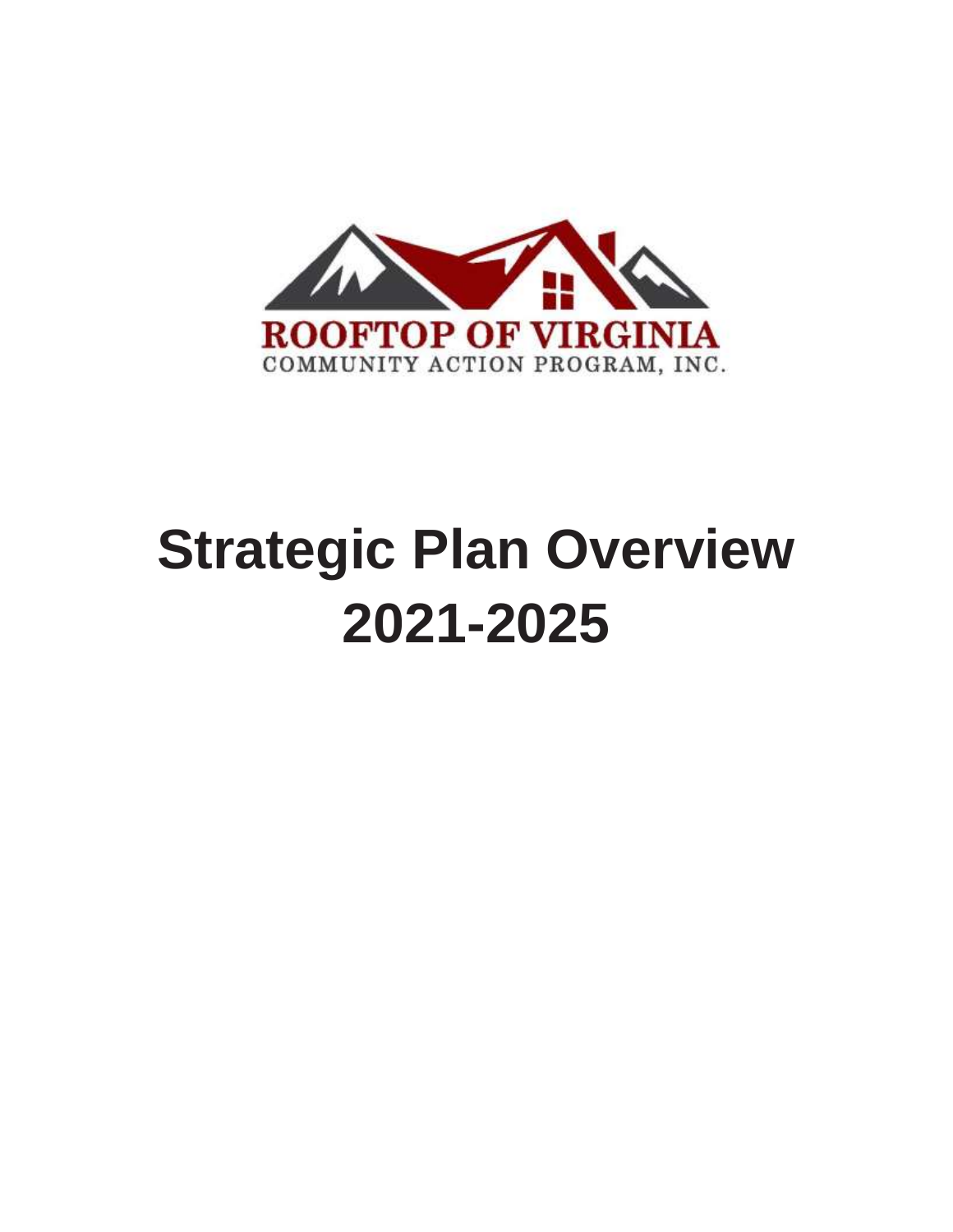### INTRODUCTION

The strategic plan reflects four goals and is accompanied by a list of specific strategies to achieve those goals.

The plan was researched and developed by a strategic planning team that met in mid-2020. Its task was to identify current and future environmental, programmatic, and operational opportunities and challenges; review input from clients, key stakeholders, and staff; and shape the final plan.

The organization used the services of The Spark Mill, a Richmond, Virginia-based strategic planning firm, to facilitate the process. Consultants from The Spark Mill used the following methodologies to gather input during the information-gathering portion of the planning process:

- Fourteen stakeholder interviews
- Three staff focus groups
- A retreat with the Strategic Planning Team
- A survey with clients
- A survey with staff
- Review of client-provided documents

The primary goals of the plan are to:

- 1. Amplify individuals' and families' capacity for social and economic independence
- 2. Empower Families for lasting social and economic independence by fully deploying the whole-family approach
- 3. Activate the community toward eradicating poverty in the region
- 4. Ensure continued support and impact for families fighting poverty through a healthy and sustainable agency

The goals are accompanied by a list of specific strategies to achieve those goals. Once the Board affirms the Strategic Plan Overview, the senior staff will begin working on implementation planning to develop tactics that support the plan.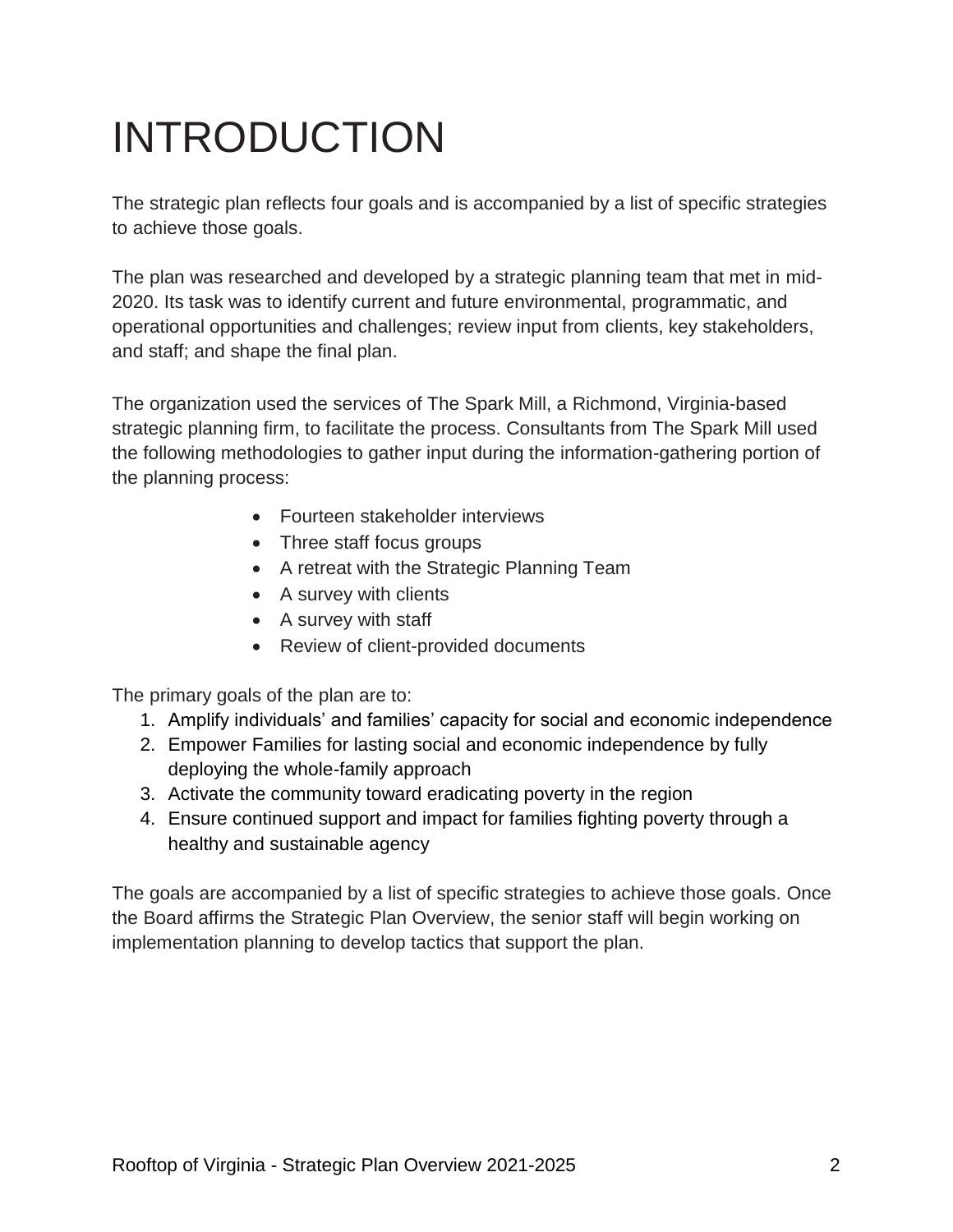## MISSION

In partnership with our communities, Rooftop of Virginia empowers individuals and families by offering and facilitating resources to achieve economic and social independence.

### STRATEGIC FRAMEWORK



### IMPACTS

If we have done our best work and focused on strategic objectives, we will make progress on the following impact areas:

- Families will achieve long-lasting social and economic independence.
- Community members will know where they can turn for support, empowerment, and advocacy and will not face barriers in navigating systems.
- Rooftop is strengthened for continued impact for families fighting poverty.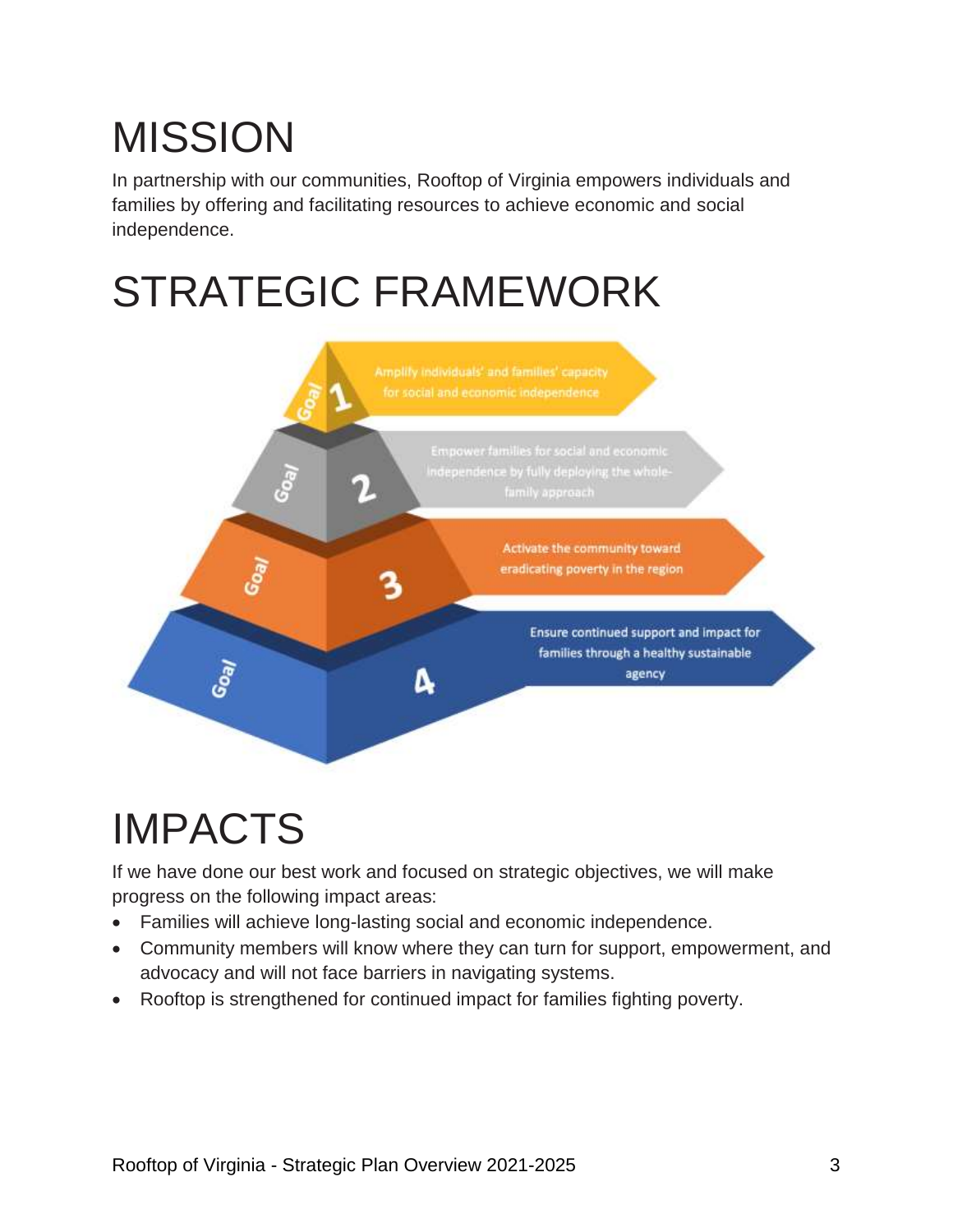### GOALS AND STRATEGIES

- **1. Amplify individuals' and families' capacity for social and economic independence** 
	- 1.1.Engage clients and family voice in program creation and evaluation
	- 1.2.Partner with other organizations and agencies to fill the needs of families that exist outside of the organization mission
	- 1.3.Enhance community engagement in order to ensure that the families with the greatest need are connected to the agency through trusted relationships
- **2. Empower Families for lasting social and economic independence by fully deploying the whole-family approach** 
	- 2.1.Evaluate all current programs through the whole-family lens
	- 2.2.Assess the overall capacity of the agency and narrow the programming to match community needs consistent with a whole family approach
	- 2.3.Update and develop new holistic processes which will move the new approach forward

*IMPACT: Families will achieve long-lasting social and economic independence*

#### **3. Activate the community toward eradicating poverty in the region**

- 3.1.Increase awareness about families fighting poverty and the role of Rooftop in empowering individuals and families to achieve economic and social independence
- 3.2.Provide general education about the need to eradicate poverty and the impact it has on the community at large
- 3.3.Be the "go to" resource for elected officials, community and faith-based organizations to work towards alleviating poverty
- 3.4.Deploy a marketing plan to uplift the work of Rooftop across the region

*IMPACT: Community members will know where they can turn for support, empowerment, and advocacy and will not face barriers in navigation of systems*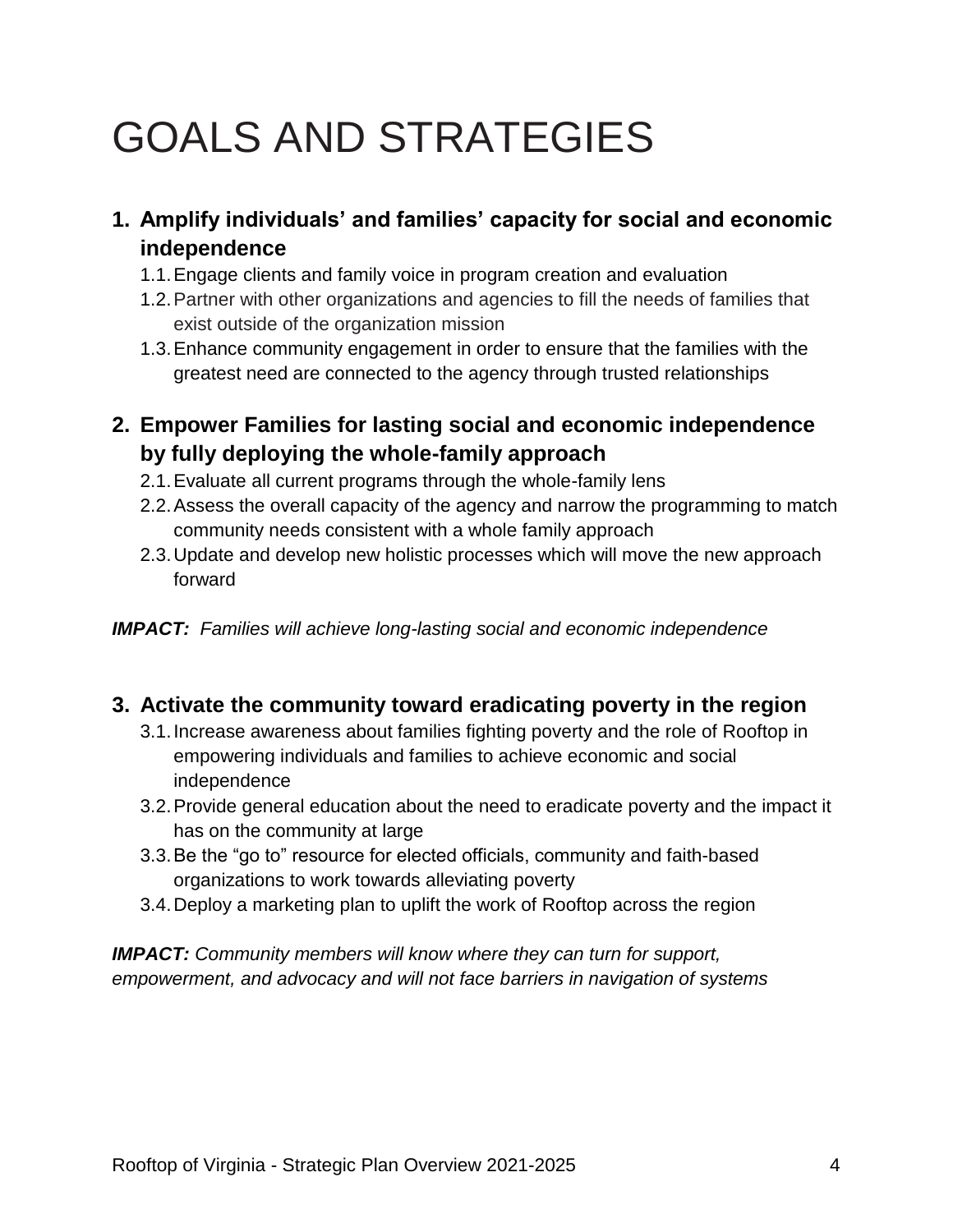#### **4. Ensure continued support and impact for families fighting poverty through a healthy and sustainable agency**

4.1.Develop a comprehensive facility plan

- 4.2.Strengthen fundraising to increase sustainability and execute on strategic goals
- 4.3.Make Rooftop an employer of choice

*FOUNDATIONS OF SUCCESS: Rooftop is strengthened for continued impact for families fighting poverty*